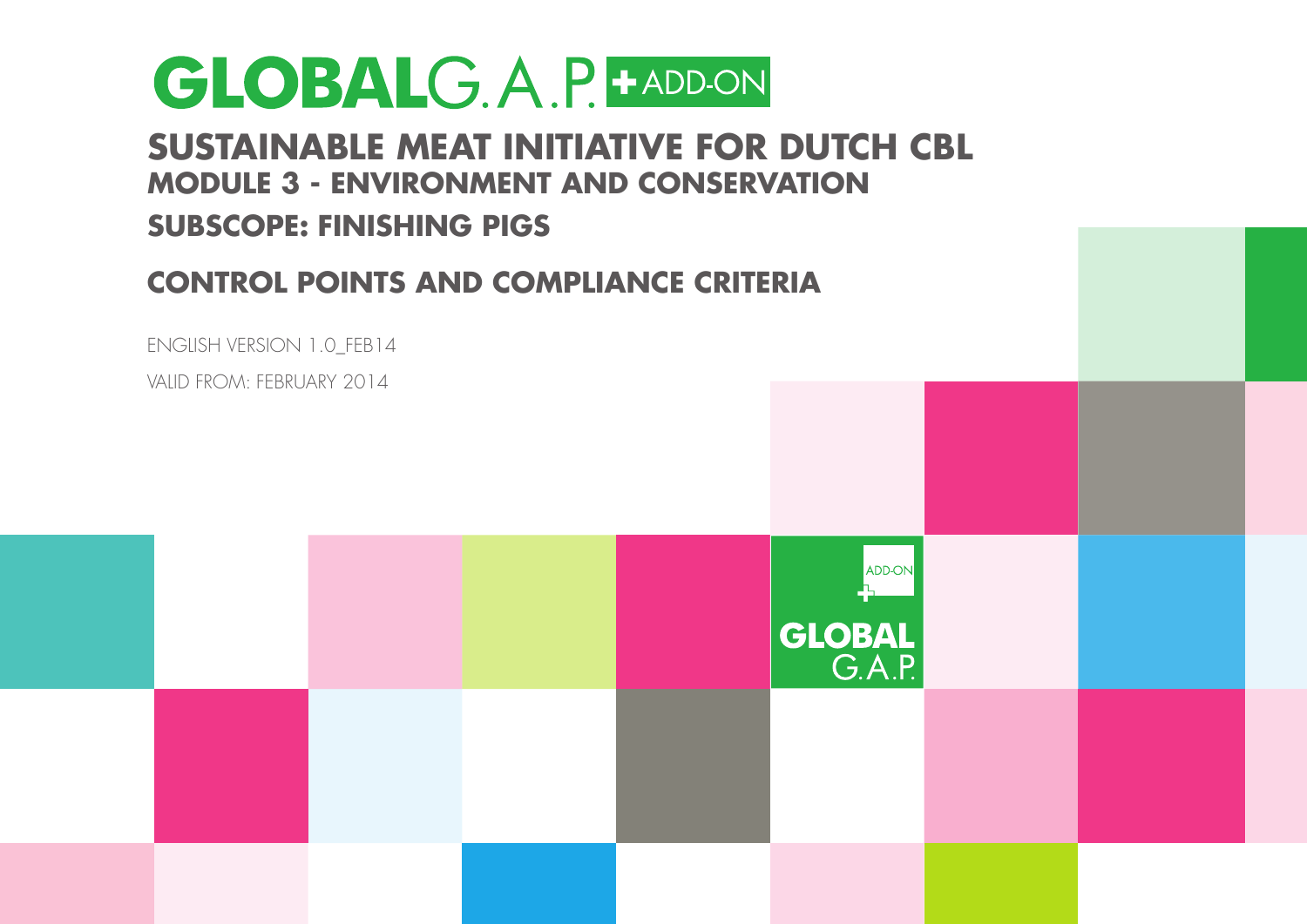#### **CONTENTS**

- **SECTION EC PG ENVIRONMENT AND CONSERVATION** PRE PG PREAMBLE<br>EC PG 1 AMMONIA **AMMONIA** EC PG 2 PHOSPHORUS EFFICIENCY<br>EC PG 3 RESPONSIBLE SOY EC PG 3 RESPONSIBLE SOY<br>EC PG 4 MANURE MANAGEM MANURE MANAGEMENT
	-
	- EC PG 5 ELECTRICITY<br>EC PG 6 COMMUNICAT COMMUNICATION PLAN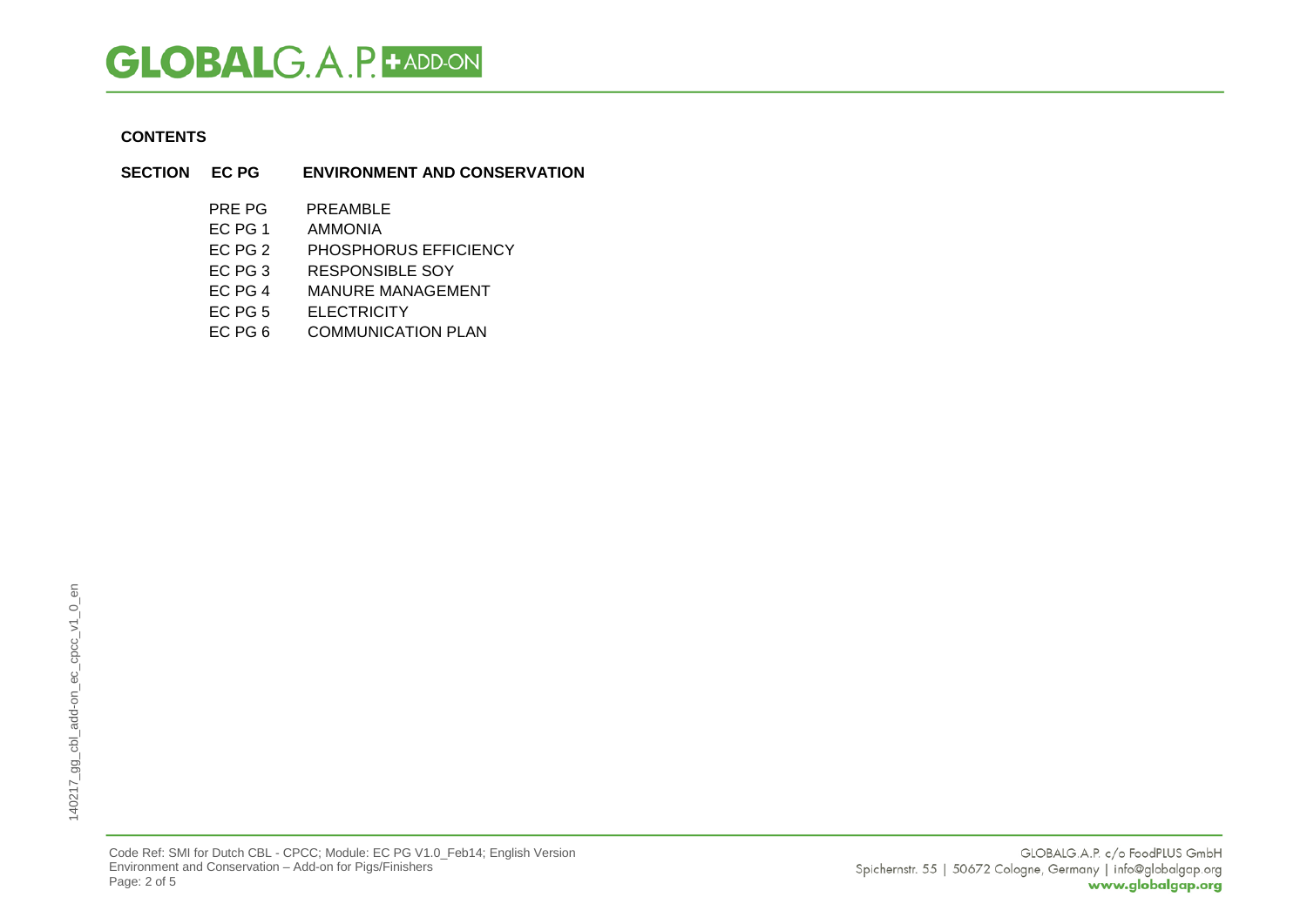| N <sup>o</sup>                | <b>Control Point</b>                                                                                                                                            | <b>Compliance Criteria</b>                                                                                                                                                                                                                                                                                                               | Level             | Date of<br>compliance |
|-------------------------------|-----------------------------------------------------------------------------------------------------------------------------------------------------------------|------------------------------------------------------------------------------------------------------------------------------------------------------------------------------------------------------------------------------------------------------------------------------------------------------------------------------------------|-------------------|-----------------------|
| <b>SMI Module 3</b>           | <b>Environment and Conservation</b>                                                                                                                             |                                                                                                                                                                                                                                                                                                                                          |                   |                       |
| <b>SMI</b><br><b>PREAMBLE</b> | PREAMBLE for Pig Add-on Modules of the Dutch CBL Sustainable Meat Initiative (SMI)                                                                              |                                                                                                                                                                                                                                                                                                                                          |                   |                       |
| <b>PRE PG</b>                 | The criteria of the CPCCs have to be complied by any pig producer going for certification of SMI, irrespective<br>of which module of the SMI he gets certified. |                                                                                                                                                                                                                                                                                                                                          |                   |                       |
| PRE PG 1                      | Is the farm certified to GLOBALG.A.P. IFA Pigs or<br>certified according to a quality assurance scheme which<br>is benchmarked to GLOBALG.A.P. IFA Pigs?        | The certification certificate from GLOBALG.A.P. or the<br>benchmarked scheme must be present at the farm.                                                                                                                                                                                                                                | Major Must        | 1 January 2014        |
| PRE PG 2                      | Do all pigs originate from farms certified by<br>GLOBALG.A.P. or by a GLOBALG.A.P. benchmarked<br>scheme?                                                       | All pigs must originate from GLOBALG.A.P. certified farms<br>or farms certified according to a benchmarked scheme. All<br>breeding animals (gilts or sows or boars) are exempted.                                                                                                                                                        | Major Must        | 1 January 2014        |
| PRE PG 3                      | Are all pigs present on the site kept according to the<br>applicable modules of standard?                                                                       | All pigs present on the site must be kept in accordance<br>with the applicable modules of this standard. This is<br>required for compliance for all pigs for the entire time<br>period between the inspections.                                                                                                                          | Major Must        | 1 January 2014        |
| PRE PG 4                      | Is the farm capacity for pig husbandry calculated and<br>documented by an independent 3rd party?                                                                | At the entry audit the capacity for pig husbandry needs to<br>be calculated by independent 3rd party for each pen and<br>documented accordingly. When changes to the farm's<br>capacity for pig husbandry are made after the previous<br>inspection, the new capacity needs to be calculated and<br>documented during the current audit. | <b>Major Must</b> | 1 January 2015        |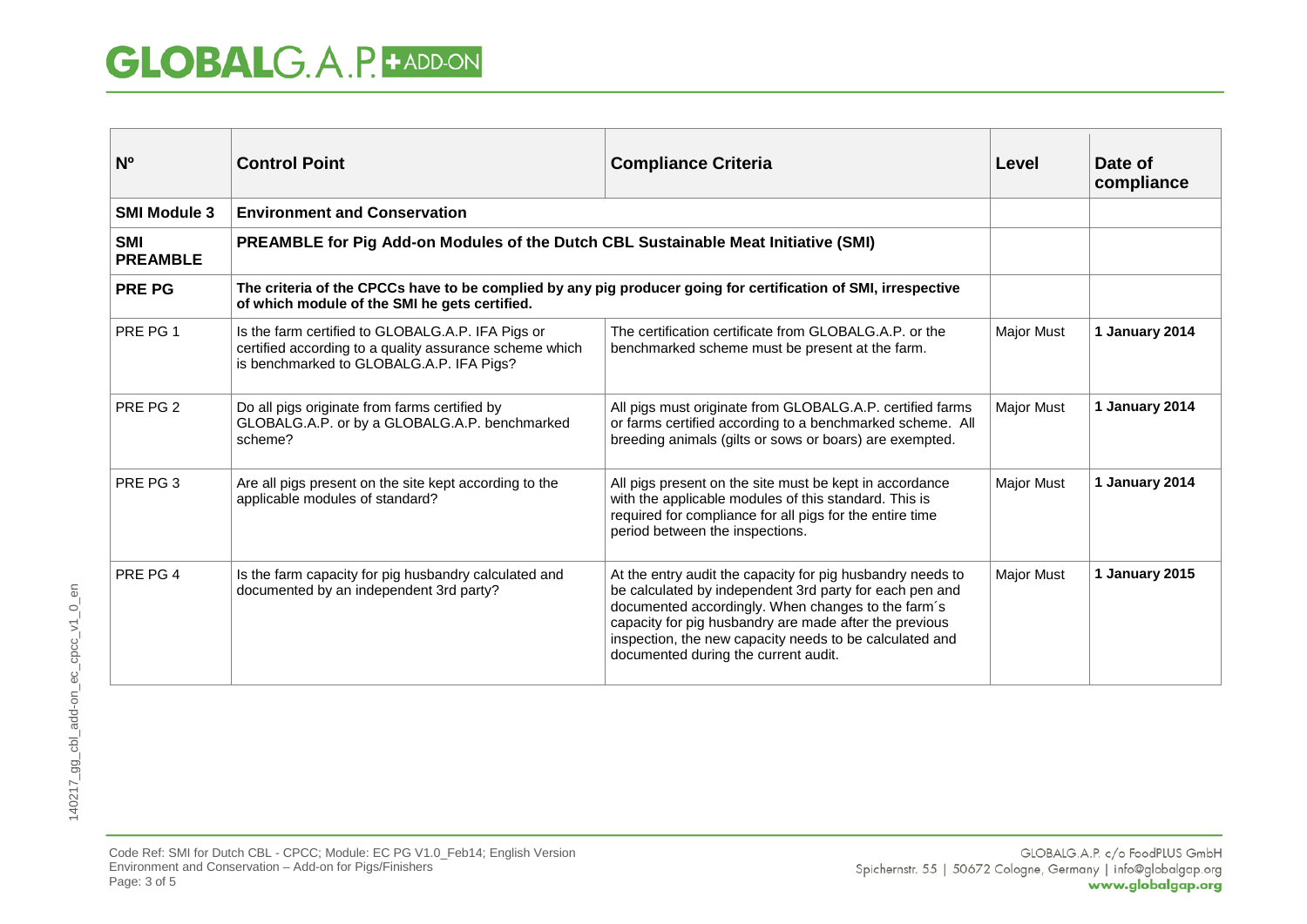| N <sup>o</sup>    | <b>Control Point</b>                                                                                                                     | <b>Compliance Criteria</b>                                                                                                                                                                                                                                                                                                                                                                                                                                                                                                              | <b>Level</b>      | Date of<br>compliance |
|-------------------|------------------------------------------------------------------------------------------------------------------------------------------|-----------------------------------------------------------------------------------------------------------------------------------------------------------------------------------------------------------------------------------------------------------------------------------------------------------------------------------------------------------------------------------------------------------------------------------------------------------------------------------------------------------------------------------------|-------------------|-----------------------|
| EC PG 1           | <b>AMMONIA</b>                                                                                                                           |                                                                                                                                                                                                                                                                                                                                                                                                                                                                                                                                         |                   |                       |
| EC PG 1.1         | Does the production facility meet the ammonia<br>reduction levels in kg NH3 per pig place per year as set<br>in the compliance criteria? | Emission limits in kg NH3 per pig place per year.<br>Currently operational farms:<br>per weaned piglet: 0,23 kg NH3;<br>per farrowing sow: 2,9 kg NH3;<br>per pregnant sow: 2,6 kg NH3;<br>per finishing pig: 1,5 kg NH3.<br>Verification based on environmental permit as issued by<br>the local municipality.<br>New buildings or buildings renewed after 1-1-2015 must<br>meet the ammonia reduction levels as listed in EC PG<br>$1.1a.$ .<br>For all ENTother existing buildings the timeline for<br>compliance is 1 January 2020. | <b>Major Must</b> | 1 January 2015        |
| <b>EC PG 1.1a</b> | Does the production facility meet the ammonia<br>reduction levels in kg NH3 per pig place per year as set<br>in the compliance criteria? | Emission limit in kg NH3 per pig place per year.<br>Currently operational farms:<br>per weaned piglet: 0,23 kg NH3;<br>per farrowing sow: 2,5 kg NH3;<br>per pregnant sow: 1,3 kg NH3;<br>per finishing pig: 0,9 kg NH3.<br>Verification based on environmental permit as issued by<br>the local municipality.                                                                                                                                                                                                                          | Recommendation    | 1 January 2020        |
| EC PG 2           | <b>PHOSPHORUS EFFICIENCY</b>                                                                                                             |                                                                                                                                                                                                                                                                                                                                                                                                                                                                                                                                         |                   |                       |
| <b>EC PG 2.1</b>  | Is the efficiency in use of feed phosphorus for growth at<br>least 41% for finishing pigs and 37% for sows?                              | Does the amount of phosphorus used for animal growth<br>$($ = kg growth x 0,0121) meet the minimum of 41% of the<br>supplied phosphorus in feed for finishing pigs, and of<br>37% of supplied amount of phosphorus in feed for sows.<br>Verification based on farm management information.                                                                                                                                                                                                                                              | <b>Major Must</b> | 1 January 2015        |